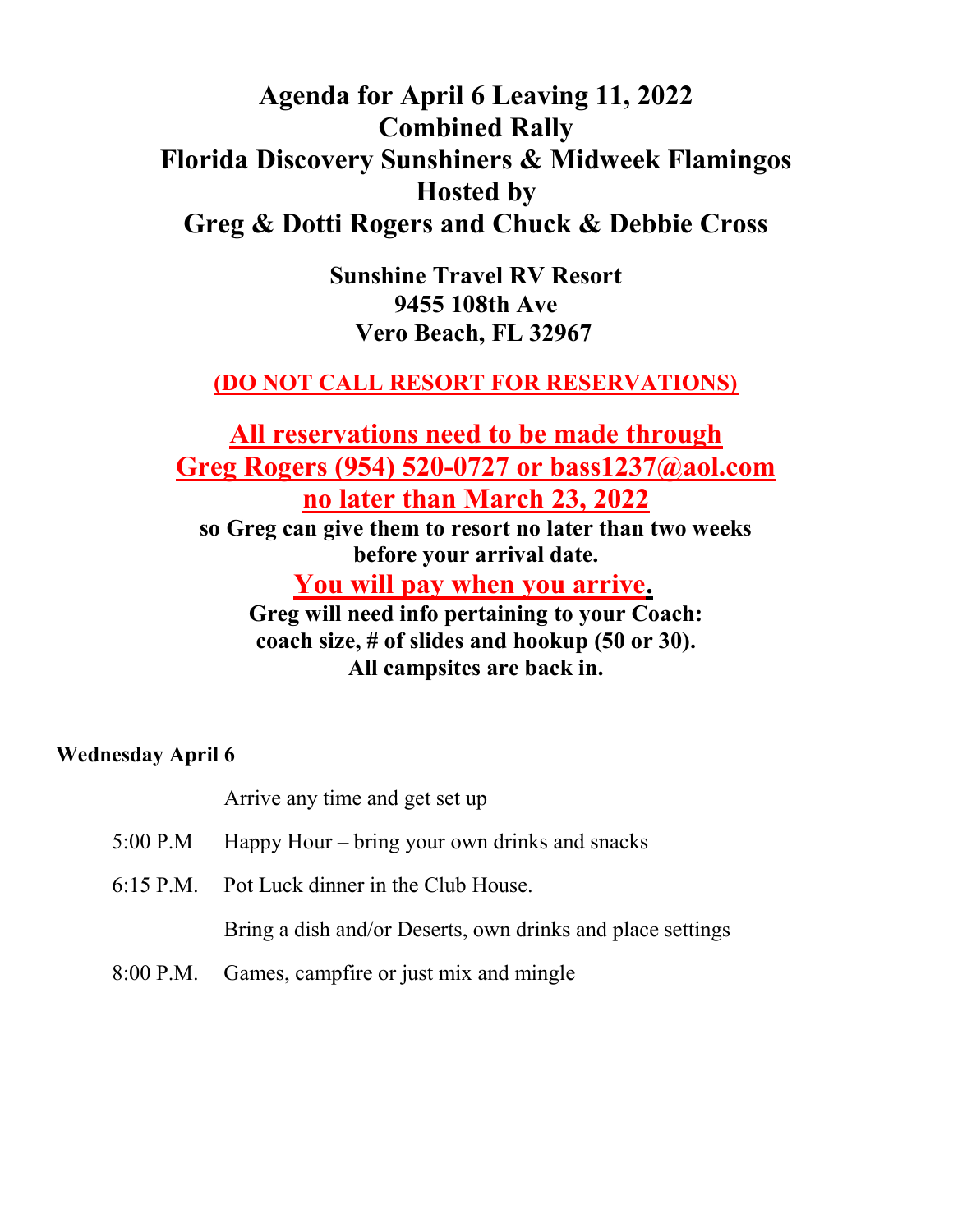## Thursday April 7

Breakfast on your own

10:00 AM. Activities will be at the Park or on your own Miniature Golf Tournament There is shuffleboard, horseshoes, swimming pool, bocce ball and Corn hole available. For shooters the Indian River County public Shooting Range is very close. Shoppers have many close by shops. 4:15 P.M. Happy Hour in Club House Bring drinks and snacks 5:10 P.M. Leave for dinner at Marsh Landing in Fellsmere

with Blue Grass Music Band Entertainment

8:00 P.M. Games, campfire or just mix and mingle

## Friday April 8

Breakfast on your own

- 9:00 A.M. Leave for McKee Botanical Garden Tour. This tour is in Vero Beach and the cost is \$13 per person, to be collected by Greg so we all don't have to wait in line
- 12:00 P.M. Box Lunch "The Garden Café" in McKee individually order and pay
- 5:00 P.M. Happy Hour in Club House. Bring snacks and your own drinks
- 6:00 P.M. Dinner on your own
- 8:00 P.M. Games, campfire or mix and mingle